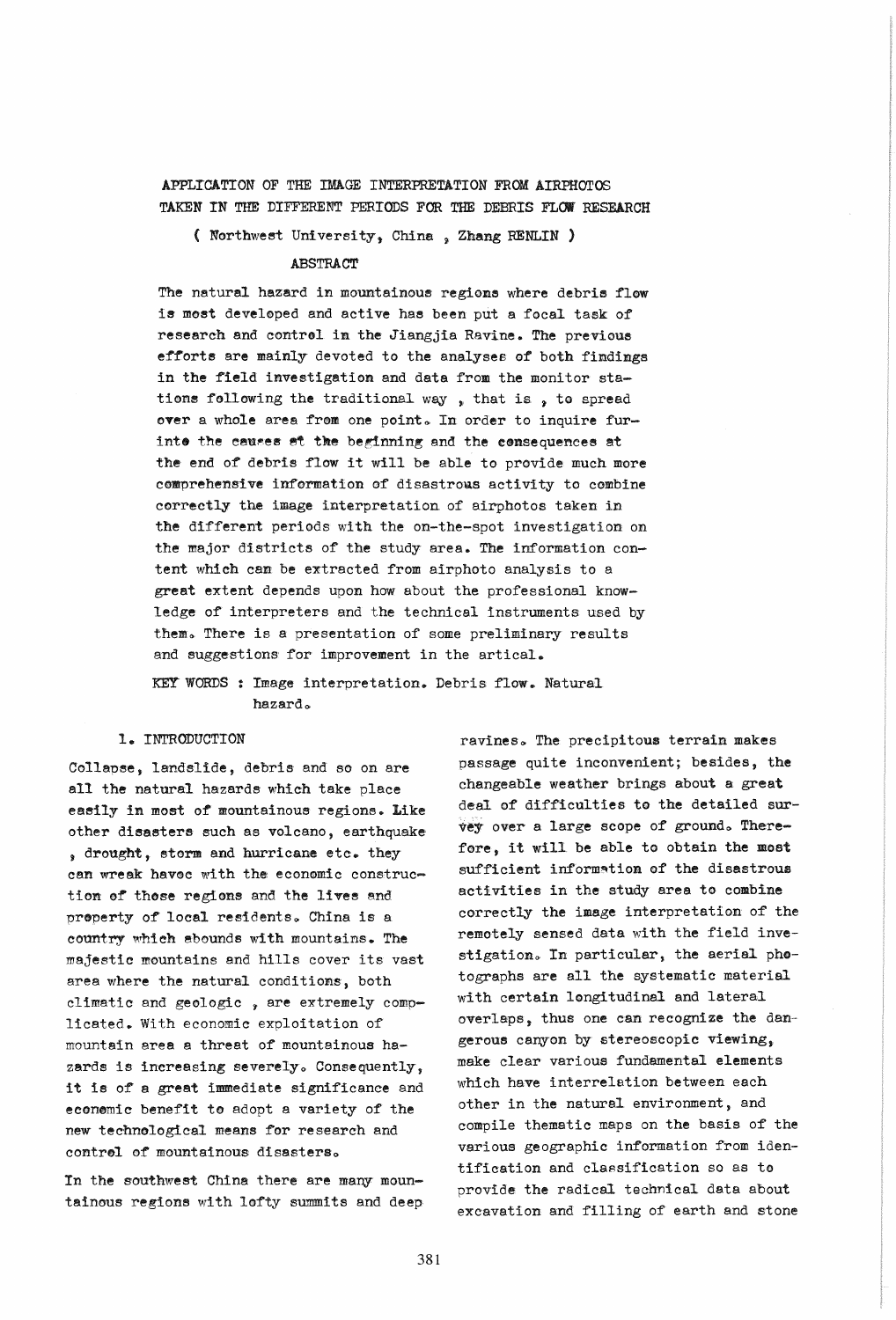in ouantities during road construction engineering, hydraulic structure project, mining and defence building.

In airphotes one has recorded the spectral radiation characteristics of terrestrial surface objects within the wavelengths of visible light and near infrared during the exposure moment of' camera. However, the mountainous hazards~ particularly the most typical debris flow, are all the dynamic development process from the outbreak to the resulted changes of landform. Consequently it is preferable to make good use of the analysis and comparison of the airphotos taken from different periods for the' purpose of a study into the condition of those disasters. Generally speaking, the changes of the earth's surface shape due to weathering and erosion go on more slowly than the ones of crop growth, thus it is most desirable to use the airphotos senarated by many years from each other during the contrast between them.

The occurence of mountain disaster is attributed to a result from the interaction between natural environment and human activity over a long period of time. Debris flow of the Jiangjia Ravine in Dongchuan, Yunnan is a more typical case. There are frequent activities of collapse and landslide, severe loss of water and erosion of soil, widespread and diversified debris flows so well developed and active in this area where the situation is rarely matched either at home or abroad. Here the author would bring in a brief account of how things are in the processes of airphoto interpretation and field survey on the region, show the obtained results and existing problems for a further research.

# 2. PROCEDURE OF AIRP"OTO INTERPRE-TATION

The Jiangjia Ravine is located in the northeast part of' Yunnan Province. It is one of' the rivulets on the east bank of Xiaojiang River that flows from south to north and empties into the Jinsha River. Its geographical scope covers about the north latitude  $26^{\circ}13^{\circ}$  --  $26^{\circ}17^{\circ}$  and the east

longitude  $103^{\circ}6^{\circ}$  -  $103^{\circ}13^{\circ}$ . The whole drainage area amounts to 48.6 square kilometers. It is situated at the west periphery of' the Wumeng Mountain area where the terrain inclines from east to west. The altitude of most parts is between 1500 and 2900 metres. The source place of this typical debris flow is developed along the well-known Great Xiaojiang Fault of the seismic belt from south to north, an area which is characterised by an old intricate tectonic system, intense neotectonic activity and frequent seismic activity.

Altogether two sets of airphoto material are offered for interpretation. Those are all the black-and-white prints which have not been rectified. The flight missions of taking photographs were carried out in 1957 and 1979 respectively. The frame size of early airphotos is 18 x 18 cm and the photo scale is 1:60000. The flight stripe was arranged in the west  $-$  east direction. The later airphotos have the frame size of 23 x 23 cm and the scale of  $1:30000$ . Those were taken in the south north direction. All airphotos in two stages were taken by the cameras with the short focal length and super wide angle of view. Since most of the relative elevation differences between ridge and valley are over 500 metres the image error due to the central projection on photos becomes extremely great, and the deformation of feature outline is quite clear as well.

Airphotos contain much information on the earth's surface including the general characteristics of geomorphology, geology \) hydrology, pedology, botany and human activities which can be passed on largely to the interpreters by so-called direct signals, that is, shape, size, tone, texture, pattern and shadow of the various features in the study area. However, a lot of the essential information by that one can reveal those things which account for the disastrous activities such as mud-rock flow is also necessary for their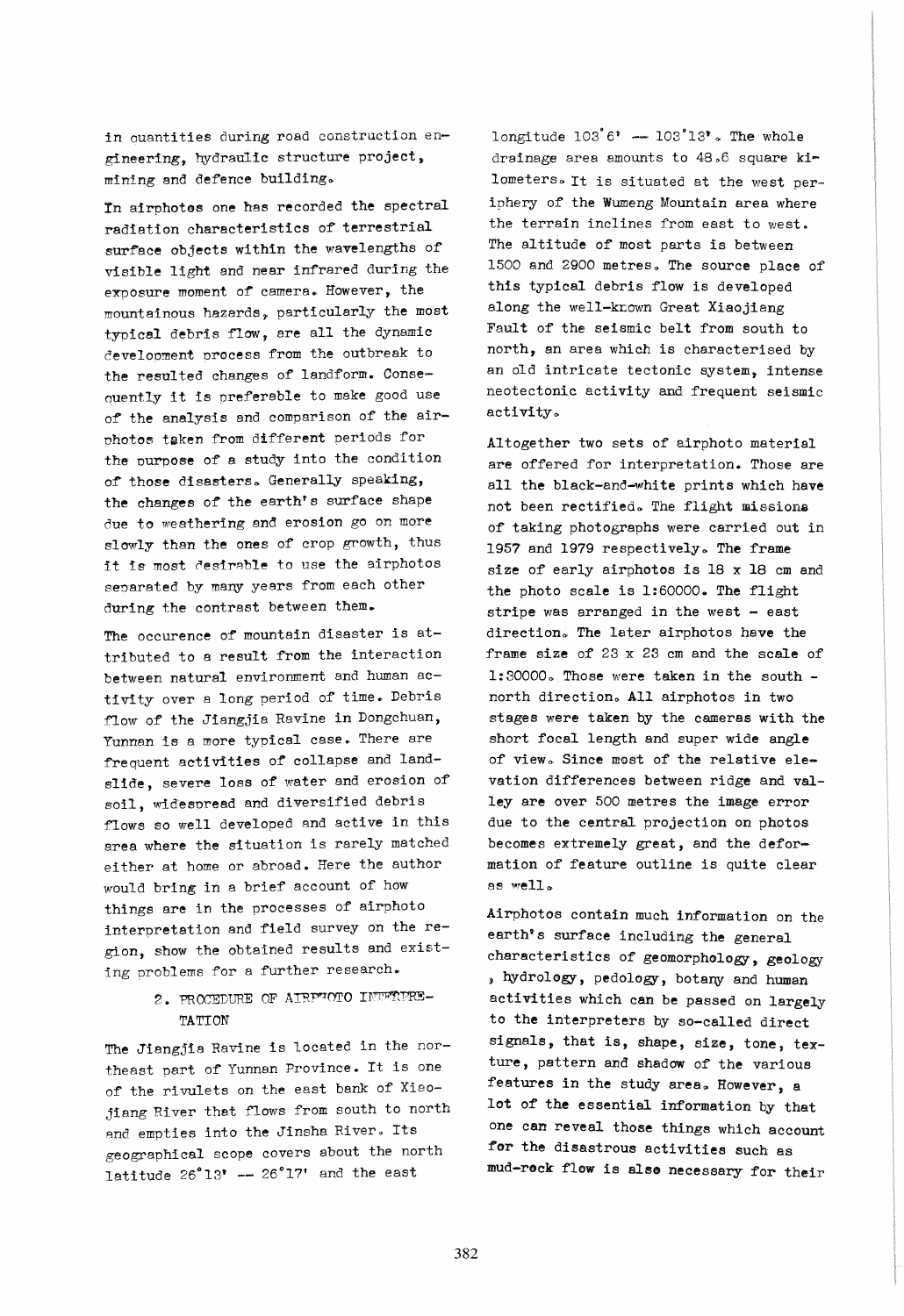recognition through the indirect signals. The indirect signals never show the physical attributes of terrain feature. Thus they are not able to ensure a validity of the topographical identification by themselves. Nevertheless they can suggest an existence of those objects which are impossible to define from the direct signals or have not come out in the formation of image on photos. Using properly the indirect signals is of assistance to get rid *or* the various exnlanation of the conclusion made of analysing solely the direct signals, and able to learn about some additional features of the target. Indirect signal means an inference from the relative nosition and mutual relation of different surface features as well as the outcomes of the economic activities of mankind. Seeking the indirect signals of features on airphotos is to find out the bases on that one can make a conjecture and judgement on them. It is more complicated than identifying the direct signals because the indirect ones are not acceptable to the naked eyes. Interpreters should have a good grasp of more comprehensive knowledge and nerform an attentive analysis. Only through an unceasing practice can much experience be acquired eventually.

Owing to the poor technical condition the airphoto analysis is still conducted by the traditional way of visual interpretation in which the procedure is gradually thoroghgoing from general survey to essential search. At the initial stage we carry out a rough examination on the single aerial photographs taken at two different dates to recognize the varied topographic ele ments and land-covers, draw a clear distinction between ridge and valley, look for a sector of the area eroded by wind and rain from the density and pattern of linear images. In order to ascertain the changes of soil erosion during an interval of 22 years it is necessary to observe simultaneously those two sets of airphoto in the same region and with a different taken time. For reduction in disturbance due to a great difference of scales between two sheets of airphotos as far as possible we

have adopted such a visual method of viewing the airphotos at scale 1:30000 directly and the ones at 1:60000 with the aid of a magnifier. All places where there are variations of image characteristics have to be recorded one by one for further verification of them. For the sake of a reliable verification of the quantitative nature on the denudation and erosion of the earth's surface as well as the disastrous evolution at last it is indispensable to carry out the stereoscopic viewing of all the image pairs under a mirror stereoscope with an accent on the places which have been put into re-

cords. Some difficulties may occur due to a large variation of the parallaxes, both horizontal and vertical, in observing the spatial models. To solve the problem one should set the eye base to be parallel to the photographic image base provided the basal orientation of stereopair is accomplished correctly, shift one of photos or both of them to the left or right slowly so that the corresponding images can be amalgamated into one for the normal survey. For convenience' sake in the practice it is preferable to find out at first the conjugate image points which are clearly definable on both photos and point out them respectively with two fore fingers, then move slowly the photos under the stereoscope up to a certain interval so that both visual images of forefinger's tip coincide with each other, which leads the corresponding images of the identical feature in a stereopair to be merged more or less. Next, one may rotates photos slowly around their image centres clock wise or counter-clockwise. If the homologous images merged previously separate again at that time one can shift any one of photos to a little left or right. When both photograph bases of stereopair are located at the same straight line it is bound to see a three-dimensional model similar to the ground truth under a stereoscope.

Owing to the vertical exaggeration in stereoviewing a mountain slope looks more precipitous in an optical model under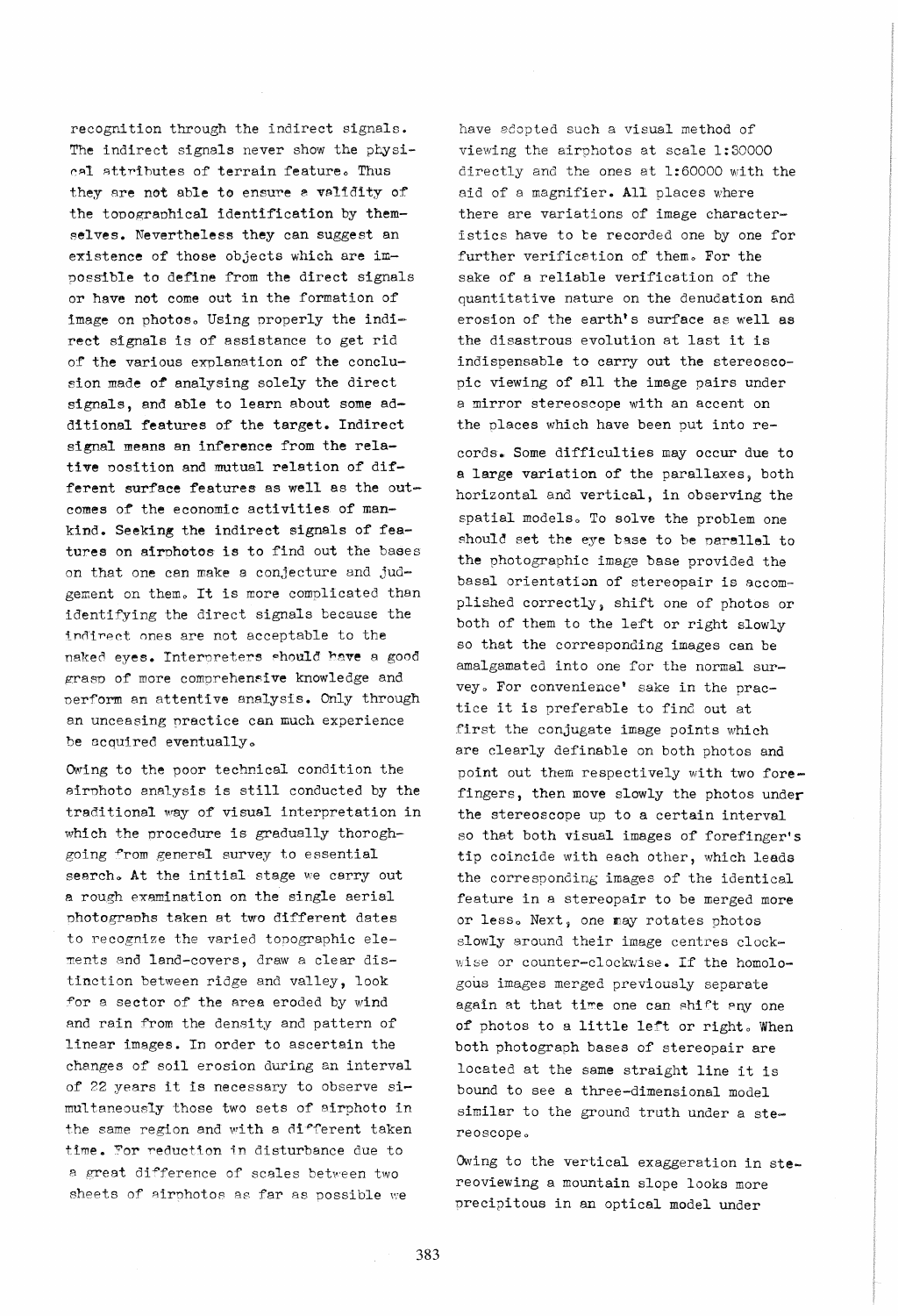stereoscope than its actual appearance. Sometimes it is visible that a bigger outcrop of bedrock appears at the bright hillside. With the broken rock stratum and sparse vegetation in this mountain area erosion is aggravated so heavily as to form a lot of convex slopes. There are many steep slopes in both sides of a mountain ridge. One can discover the substance piled up by force of gravity at the foot of a mountain due to collapse and landslide. Those broken and strained rifts newly revealed during a survey of the later airphotos are probably the outcomes in the initial stage of debris flow occurrence. After a careful analysis it is possible to identify the developing trend of landslide activities in the confluence of debris flow with the lapse of time.

Some misidentification in viewing a single nhotograph may be eliminated through stereosconic examination, especially for the airphotos of early age those linea; ments caused by the scratched or wiped traces of film itself during the photographic process might be excluded from gullies and crevasses ..

3. IMAGE ANALYSIS AND FIELD SURVEY Having finished the observation and con-

trast of two sets of airphotos with different years and checked the relevant place names on the map one finds out over 30 positions where there appear more distinct variations. (See Fig.1. The locations indexed by letters are consistent with the following alphabetic description .,) It is possible to classify them as follows.

Ao) The old gullies are widened and stretched upwards. Near by them have a few new cutting gullies emerged. The positions showing most clear include the Menqian Ravine and its source branches such as the Dadi, Mashangwa and Shanjiacun Ravines as well as the Zhangjiadi Ravine that is one of branches of the Duozhao Ravine. In viewing single photographs the linear images present a tendency to increase and extend on the basis of comparison of the later with the early. Besides the width of' lineament is enlarged in varying degrees. Under a stereoscope one can see those linear images, both original and newly emerged, are the cutting down gullies or crevasses. The concave places of jagged periphery in the convex top of mountain are mostly the gully sources eroding upwards.



Fig.1 The Synoptic map of airphoto analyses in the Jiangjia Ravine drainage area.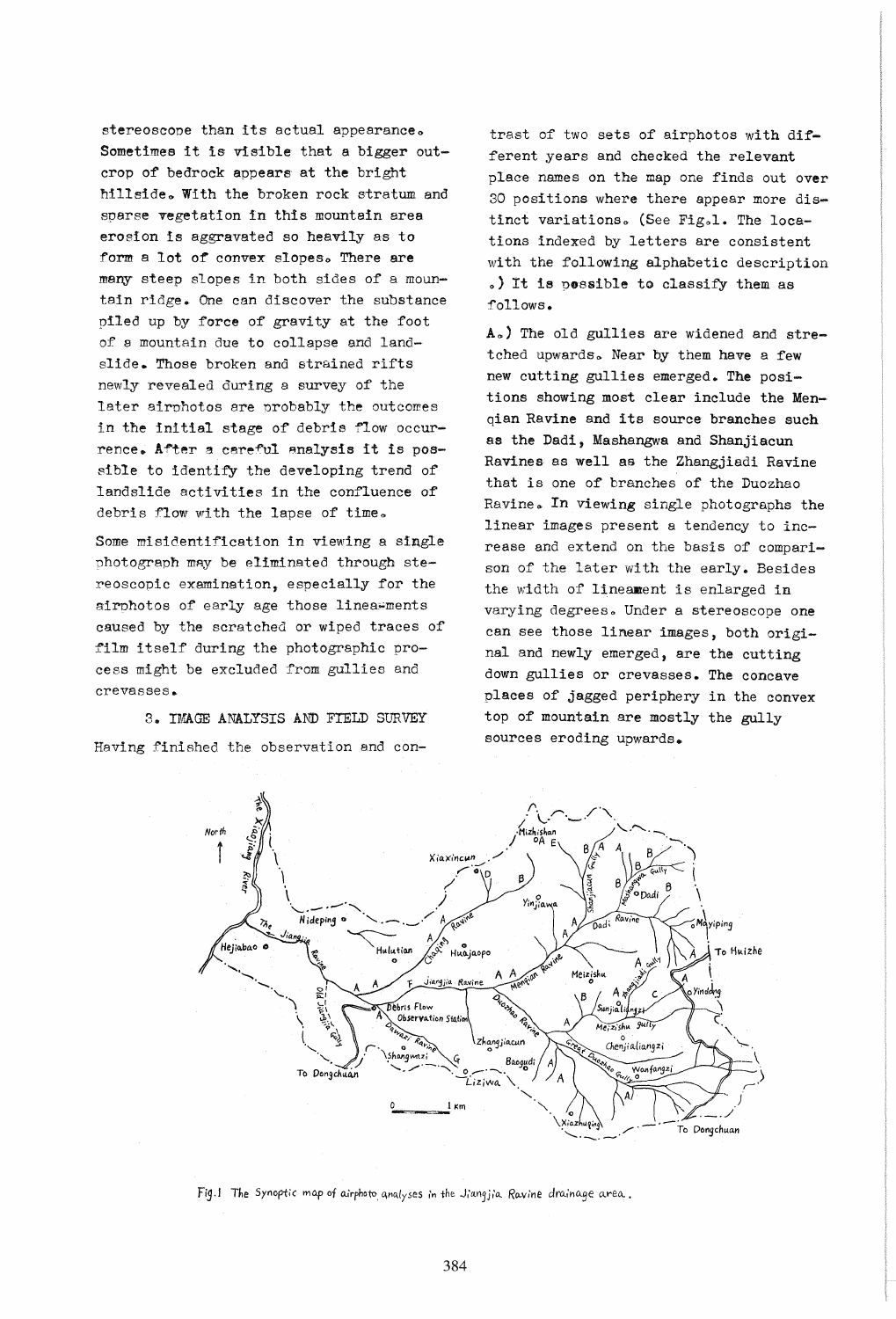Bo) The denudation area of slope becomes large and the material accumulated along both banks of a brooklet increases as well • The situation is visible almost everywhere on both slopes of the main channel in the Jiangjia Ravine. With an enlargement of denuded surface the slope exposed to the sun reflects more strongly so that the areel images of greyish white have increased in the later photographs. Stereoviewing helps us identify the material piled up. In consideration of the carrying action by mountain torrents those fanshaped heaps do not show the actual quantity of matter slided downwards.

C., There appear some bigger outcrops of bedrock in which each image looks like a bright spot accompanied by a dark stain that implies its shadow. Most of them distribute in the middle slope from the highway section near by the south Yincong down to Sunjialiangzi in the west direction. What caused bedrock to come up out of the ground is in consequence of that the surface soil has been washed away. It often becomes one of the important sources to supply debris flow.

D.) The deeply cutting gullies in both sides of a flat-topped ridge are jointed at a saddle. As a result there is a possibility of that one gully captures running water from another one. For example, near the Xiaxincun Village water may be led into a gully of the south slope from the north one, then gathered up by the Chaqing Ravine. From stereoviewing one is in a position to discover the fact of that the gullies of two sides are connected in a saddle. When one carefully observes the stereomodel of later airphotos it is visible that the channel traversed the saddle of a mountain ridge inclines slightly to the south, which demonstrates a severe erosion at the south slope.

E.) A huge bulk of landslide located in the east farmland of the Mizhishan Village continues to move slowly downwards. The shadow of steep wall changes from narrow to broad in the direction down slope. Under a stereoscope one can make out the steep

wall with a continuous changing height is just the split position where the bulky landslide starts to drop out of the mountain body.

F.) The current channel in the shoal of the main Jiangjia Ravine is close to the north bank. There is the collapsed matter in a heap near by the south one. Water channel appears in a dark lineament on photographs. Piles of earth and stone are found out mainly through stereoviewing and not easy on a single photo since they are most near by the dark slope.

Go) The branches of the Dawazi Ravine at the source place carry on cutting down toward the top of Liziwa highland and the ,jigsaw-like edge of rock on the top periphery has been elongated obviously. In comparison of two different airphotos with each other one may recognize a trend of that the branch gullies are increasing and stretching upwards.

Among seven aforesaid cases (A) and (B) are the most widespread ones and the great majority of them occur in the east and northeast districts of this mountain region as the primary sources of debris flow.

On the map the Wumeng mountain Range as a border between Yunnan and Guizhou runs from northeast to southwest and the Jiangjia Ravine is situated in the west part facing the wind of the Indian Ocean airflow in summer. As a result it becomes a rainy area against the wind. The mountain rainstorm in summer can supply debris flow plenty of water.

In July 1990 the author took part in the field investigation of this drainage area • The survey routes covered almost the districts where the changes of ground were indicated by airphoto interpretation • The field inspection of the later airphotos gave us a deeper understanding of the development of debris flow in every valley and gully.

The climate in the drainage area of the Jiangjia Ravine belongs to the subtropical one with sharp distinction between the dry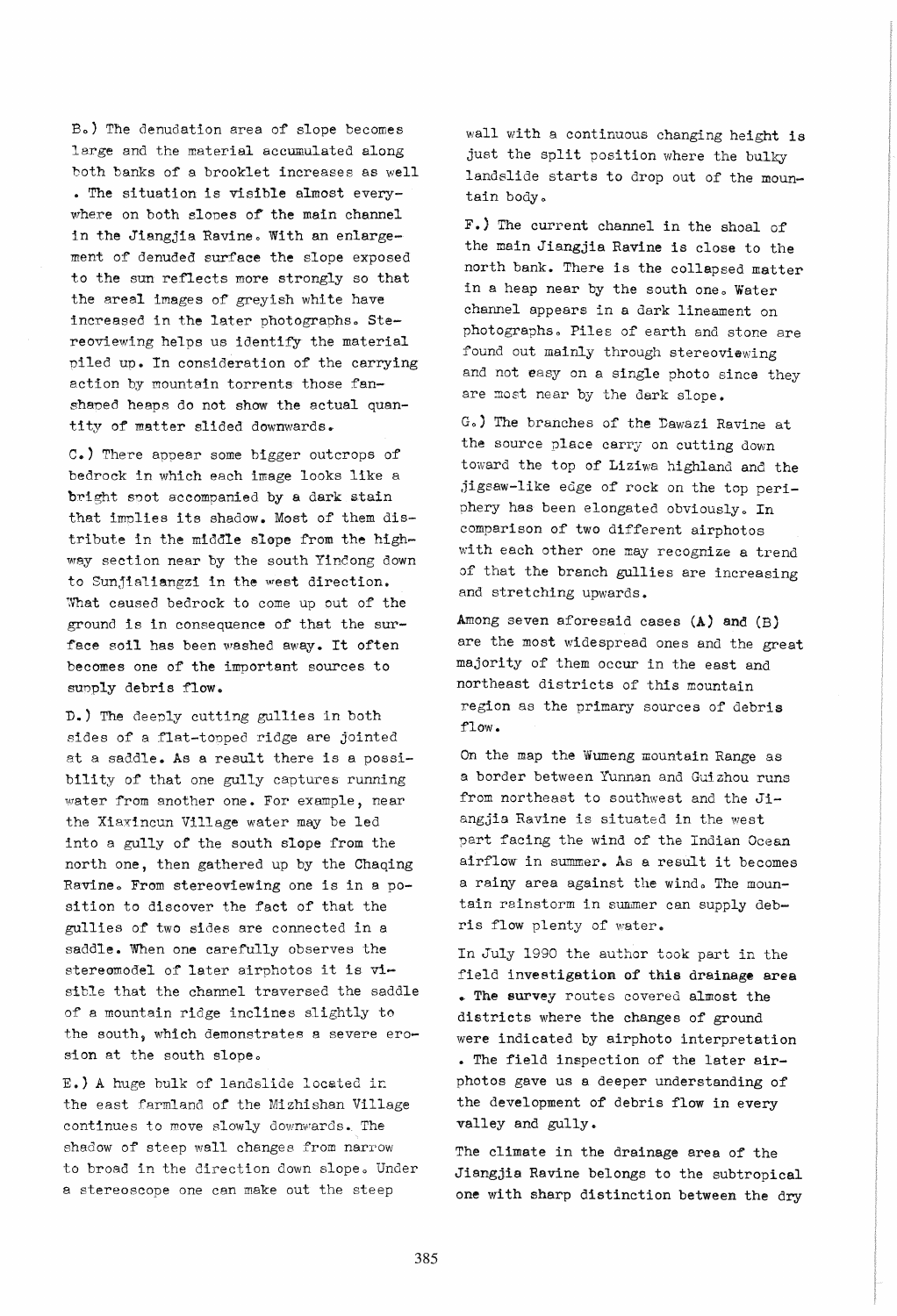and wet seasons. The precipitation is on the increase as the altitude rises. The field survey was conducted in the period of rainfall peaks. There were often showers in the mountain over 2000 metres; it was cloudy and cool; road became muddy and mist floated everywhere. The spot observation had to be carried out under the shelter of umbrella sometimes. However, it was just at that time that we had an opportunity to see the scene of debris flow outbreak and the tremendous destructive power when debris flow rushed down out of mountain valley. Besides, we could observe the situation of eroded slope after rain and the derivatives such as collapse, subsidence and deep cutting etc. due to the action of water and gravity. The surface earth coverage in this area is mostly the laterite soil. In highland there is only very thin layer of soil and outcrops of' limestone are visible everywhere. The layer of soil in middle slopes is thicker because there is an accumulation owing to landslide and alluviation. With reclamation in rotation and plantation on steep slopes the soil is impoverished and degraded severely. There is not a stretch of woodland and scatter merely odd pieces of younger trees in whole area. Potato, oats, buckwheat, corn and so on are in the majority of crops. The higher the place is, the poorer the growth of them. The author had seen that the bulky collapses took place in several sections of the main highway from Dongchuan to Huizhe passing through the Yindong district of this area. It caused the traffic in danger, and one vehicle could not give another the right of way. Im the worst aituatiom the total transportation was broken off at all. Between Mayiping and Yinjiawa there had been a simplybuilt highway in the past for the purpose of transporting ore. Nowadays most sections of the way were damaged. There are water puddles and shale fragments everywhere on the way. Trucks can only go to the north side of the Mayiping Village which is at the position less than two kilometers from the intersect through that the highway between Dongchuan and Huizhe passes. As to

the country roads connecting the villages in slope they are frequently forced to alter the previous routes and sometimes have to be abandoned entirely.

A ditch constructed for irrigation along hillside from the place in the neighbourhood of the upstream confluence of the Chaqing Ravine to the Nideping terrace repeatedly suffers the attack from rainstorms in summer. Whenever the mountain torrent has finished farmers must rebuild those dangerous bank segments partLy bursted by flood waters and dredge the channel blocked up by silt.

The upper reaches of the Menqian Ravine and its branches in the northeast of the study area are also the mining districts run by the local people. Vegetation on slopes has been removed completely. The broken shale by weathering scatters everywhere. Even without exploding for mining one can hear the rustle of crushed stones slipping dewnwards on slope and see a cloud of dust rising in the air from a distance whenever wind blows in canyon. No doubt, this is an important source of debris flow, as a consequence the inferences drawn from airphoto analysis have been verified at the end.

4. A FURTHER DISCUSSION

The observation and research of debris flows among which the Jiangjia Ravine is. taken as a typical one have attracted attention of many experts in the mountainous hazards at home and abroad. The debris flow observation and research station constructed by the Academia Sinica has collected a vast amount of observation data and investigation reports from the beginning in 1961 and especially since 1980, achieved several progresses on the theoretical study, application practice and research method etc. and created favourable conditions for the disciplinary development of the science of debris flow as well as the disaster control planning. The past efforts are mainly devoted to the analyses of both findings in the field survey and data recorded from the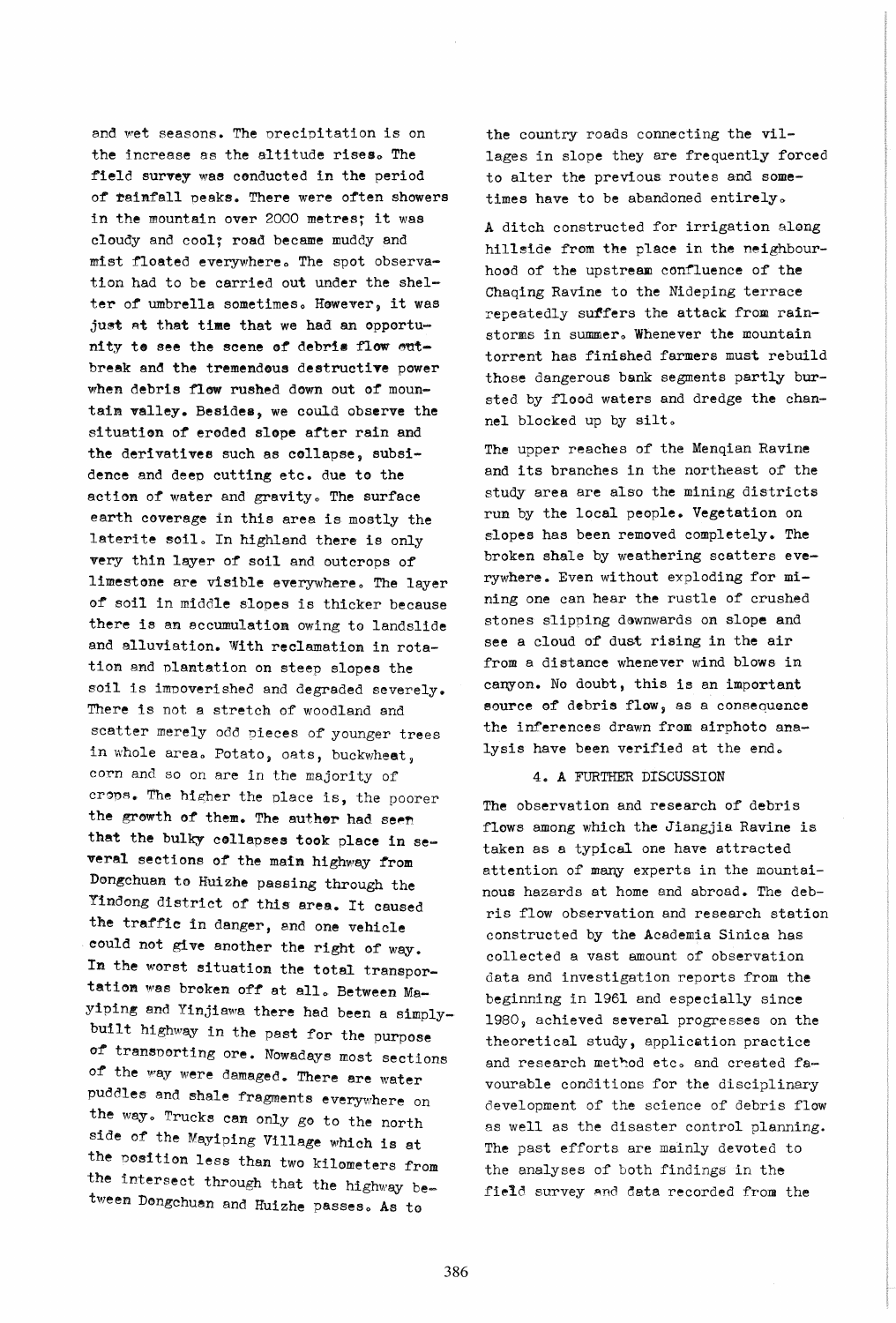monitor stations in order to explore the the principles and laws governing the formation and development of debris flows, and then set up the dynamic models of debris flows. This is a traditional approach to geographic study, namely to spread over a whole area from one point. It can only reach a limited degree of depth and hreadth of research work in the rugged mountain area where passage is rather difficult because the detailed field investigation needs to cost a great quantity of manpower and finances, moreover the special prenaration in advance is necessary and some dangerous districts have to be given up for the sake of safety in practical activities. The emergence and development of remote sensing technology make the comnrehensive geographic survey be able to begin with the integral analyses over a large scope. Recently the application of airnhoto interpretation to the. investigation of mountainous hazards is becoming increasingly common. Airphoto is not only a general miniature of geographic landscape but also a real reflection of ground scene at the moment of exposure. Interpretation process is to examine photographic images for the purpose of identifying features and judging their significance, describing their relationship with the surroundings, determining their relative locations and extents, revealing their evolution laws from the physical characteristics and distribution patterns of themselves. As a rule one makes a decision concerning what photogranhic scale is suitable according to the aim of research , extent of desired details and physical condition of terrain. The larger the scale is, the more details are contained in images, thus the more information about the geomorphologic elements of debris flow and the phenomena associated with them may be presented. Using the airphotos of scale 1:7000, for instance, one may even discover the gigantic boulders on shoal of debris flow under a stereoscope. However, the number of airphotos and their expense must quickly increase with enlargement of phete scale. Therefore a choice of scale should be made in accordance with a

balance of the various advantages and disadvantages. It is important to realize clearly that airphoto interpretation is impossible of replacing field investigation entirely. For study of a special subject the information extracted from airphotos is merely a part of the desirable as usual. For example, in debris flow research it is unlikely to get the information of determining nature of rocks and thickness of accumulation, assessing hydrogeological conditions and so forth immediately from stereoviewing of aerial photographs. Identifying objects on the basis of their image characteristics is a complicated process. The result of identification may show the exact features to be studied or not find out them or make misunderstanding. No other outcomes can take place in this process. Success in photo interpretation will vary with the training and experience of the interpreter, the nature of objects being interpreted, and the quality of the photographs being used. Cognizance and incognizance of features that appear on airphotes are usually a random event with more or less uncertainty. The reason why mistakes and omissions are caused during interpretation should be considered as the intricate interrelations between the natural objects plus insufficient study of them, and a certain lack of the reliable signals for identification. In order to make the information from airphoto interpretation perfect and substantial it is indispensable to supplement the field investigation of some key districts.

The two sets of aerial photographs in the drainage area of the Jiangjia Ravine are all the materials purchased from other agencies. Originally they were specified for the purpose of making the topographic maps. According to the requirement for acquiring detailed knowledge of the disastrous situation of debris flows in a given region they do not necessarily meet a demand for the optimal scale. Fertunately their better image sharpness is in favor of establishing an impression